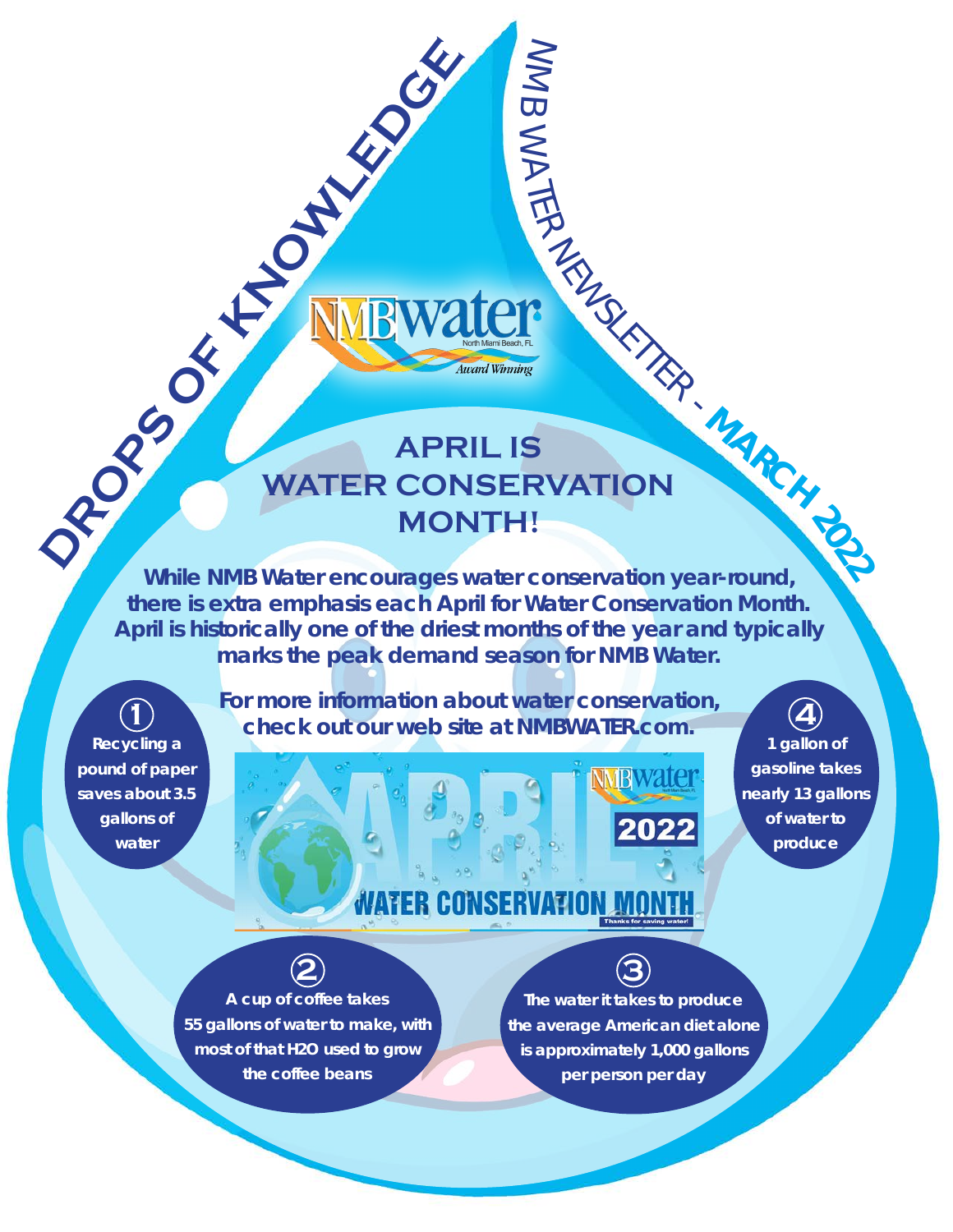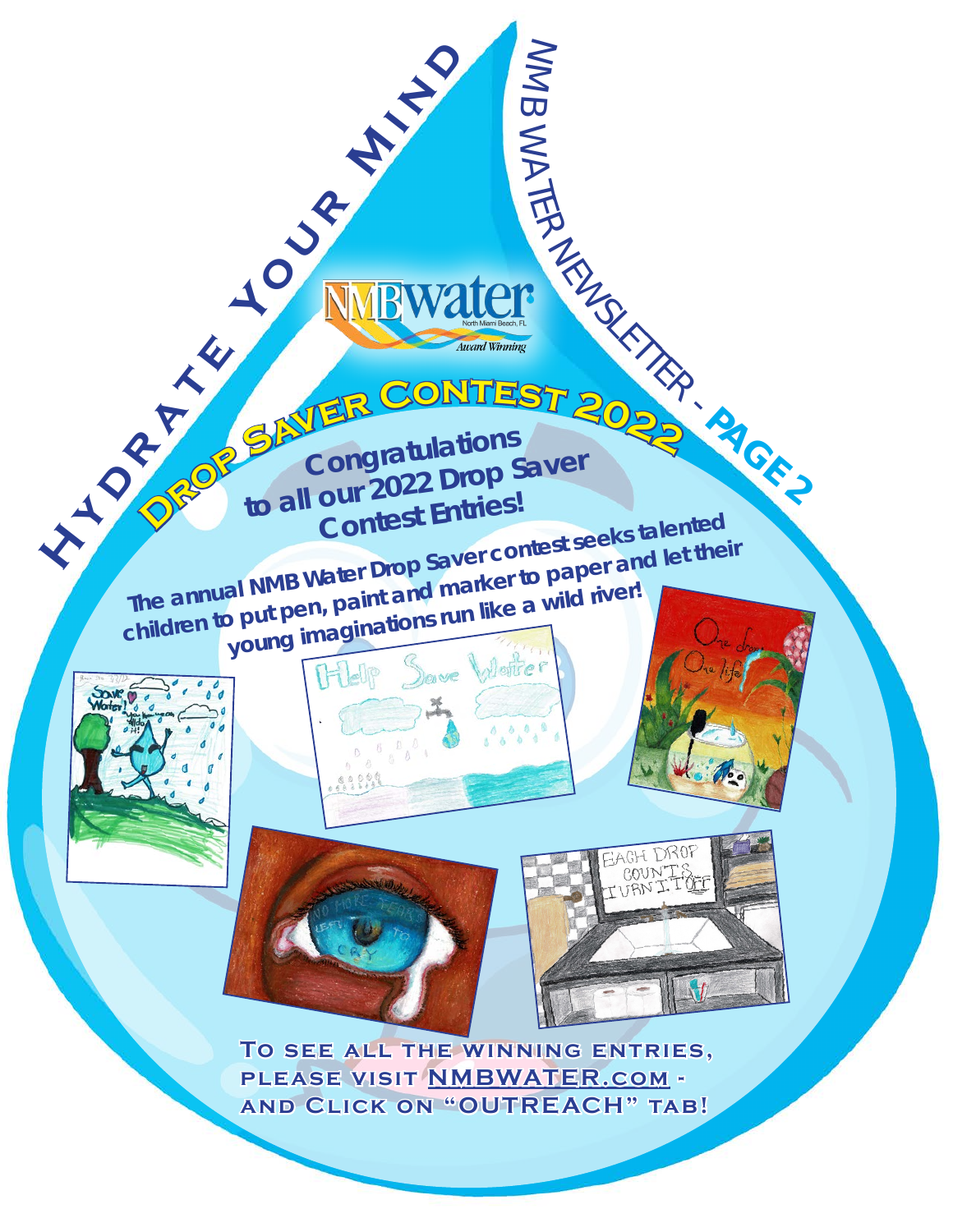## **Reflections in the Water Elisabeth Pierre** Administrative Assistant III **IWATTEN**

**NMB**

 $\geq$ M  $\overline{\mathbf{G}}$ 

 $\leq$  $\vec{\triangleright}$ 

**TER** 

 **-**

NEWSLETTER

- **<sup>P</sup>AG<sup>E</sup> <sup>3</sup>**

**eg** 

 $\mathbb{Z}$ **p otl**

**In honor of Women's History Month, NMB Water would like to profile a fabulous woman who has been part of the City of North Miami Beach family for over 16 years.** Pierre<br>
Assistant III<br>
History Month,<br>
profile a fabulous<br>
t of the City of North<br>
prover 16 years.<br>
as been an Administrative

**For the last 3 years, Elisabeth has been an Administrative Assistant for NMB Water, but since 2006, she has served in notable roles for several departments within the City. Elisabeth has often said that she is highly motivated by her three children and loves working with all members of the entire utility team and NMB staff. Employe**

**On a personal note, Elisabeth is an extraordinary baker and owns her own confectionery company specializing in cakes, edible art and desserts. Some of her work is shown here, but to get a real, mouth-watering taste, you should check out her web site at www.HeavenlySweetAddictions.com. Some of her clients have included Athletes, Music Stars, Corporate Executives, Social Media Influencers, as well as countless South Florida residents celebrating weddings, birthdays, baby showers and other special milestones. gi ht**

> **Thank you Elisabeth for everything you do!**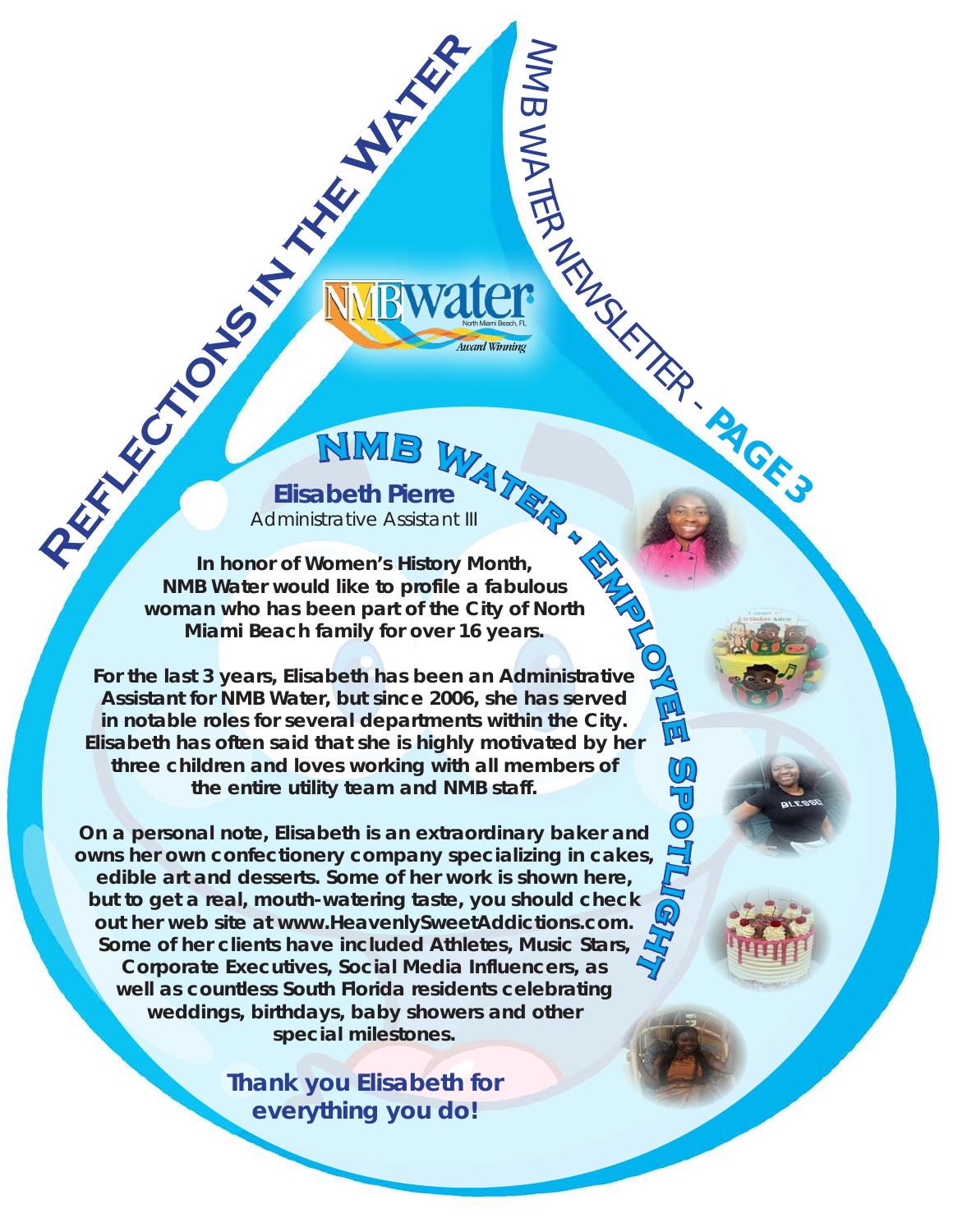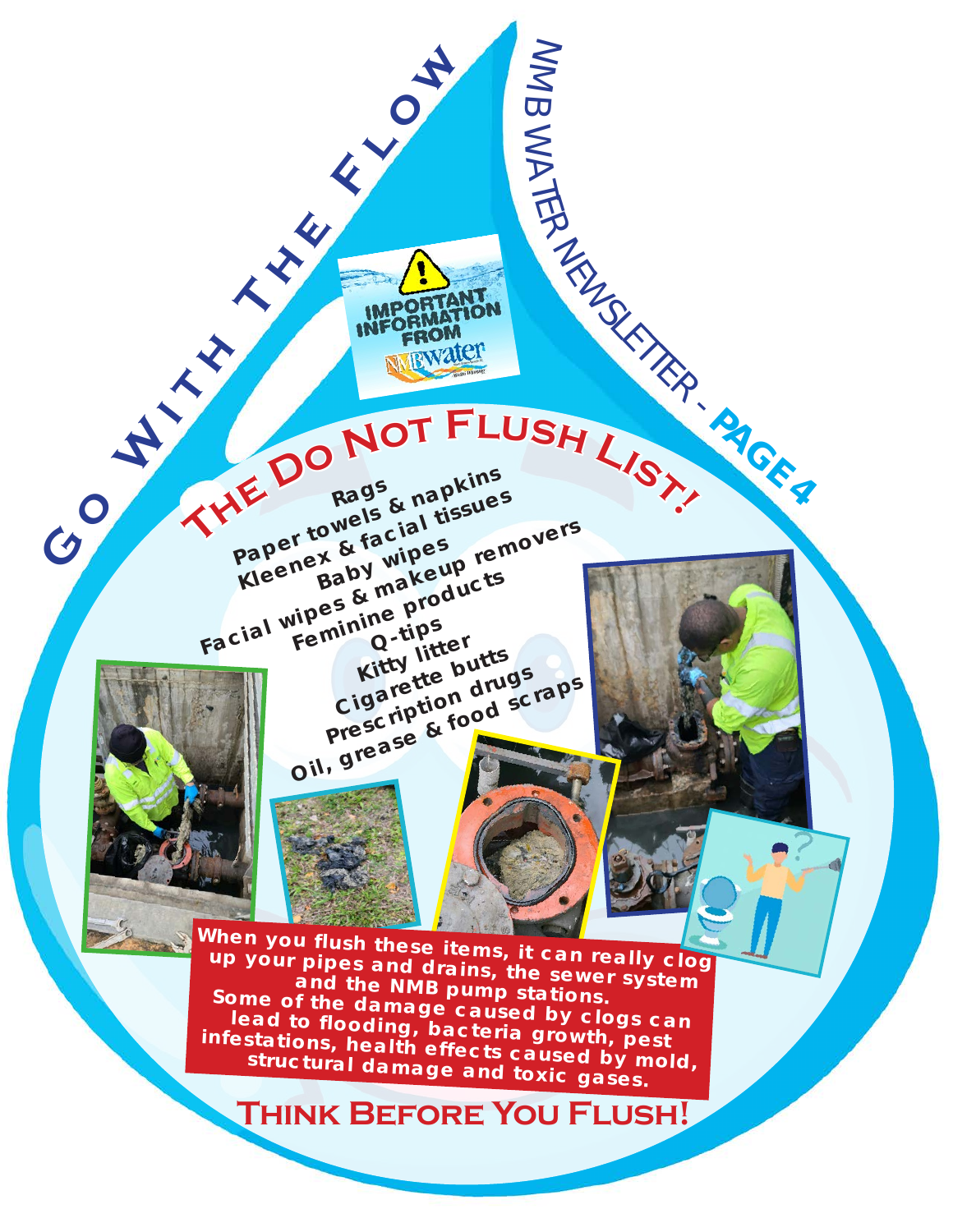#### - **<sup>P</sup>AG<sup>E</sup> <sup>5</sup> THE JOURNAL PROPERTY OF BUILD ON WATER "World Water**  DAY" IS HELD ON **March 22 every year! A**<br>R! 2020

 $\geq$ M  $\overline{\mathbf{G}}$ 

 $\leq$  $\vec{\triangleright}$ 

**TER** 

NEWSLETTER

This year's theme promoted awareness to the values of groundwater.

Groundwater is invisible, but its impact is visible everywhere. Our drinking water and sanitation, our food supply and natural environment – all rely on groundwater.  **Wat**

**e r**

**D**

**ay**

Groundwater is critically important to a healthy functioning ecosystem, such as wetlands. In coastal areas like South Florida, groundwater also ensures the stability of the ground and prevents seawater intrusion under the land.

Groundwater has always been critically important to human society and ecosystems, but it hasn't been fully recognized. What we do on the surface matters underground.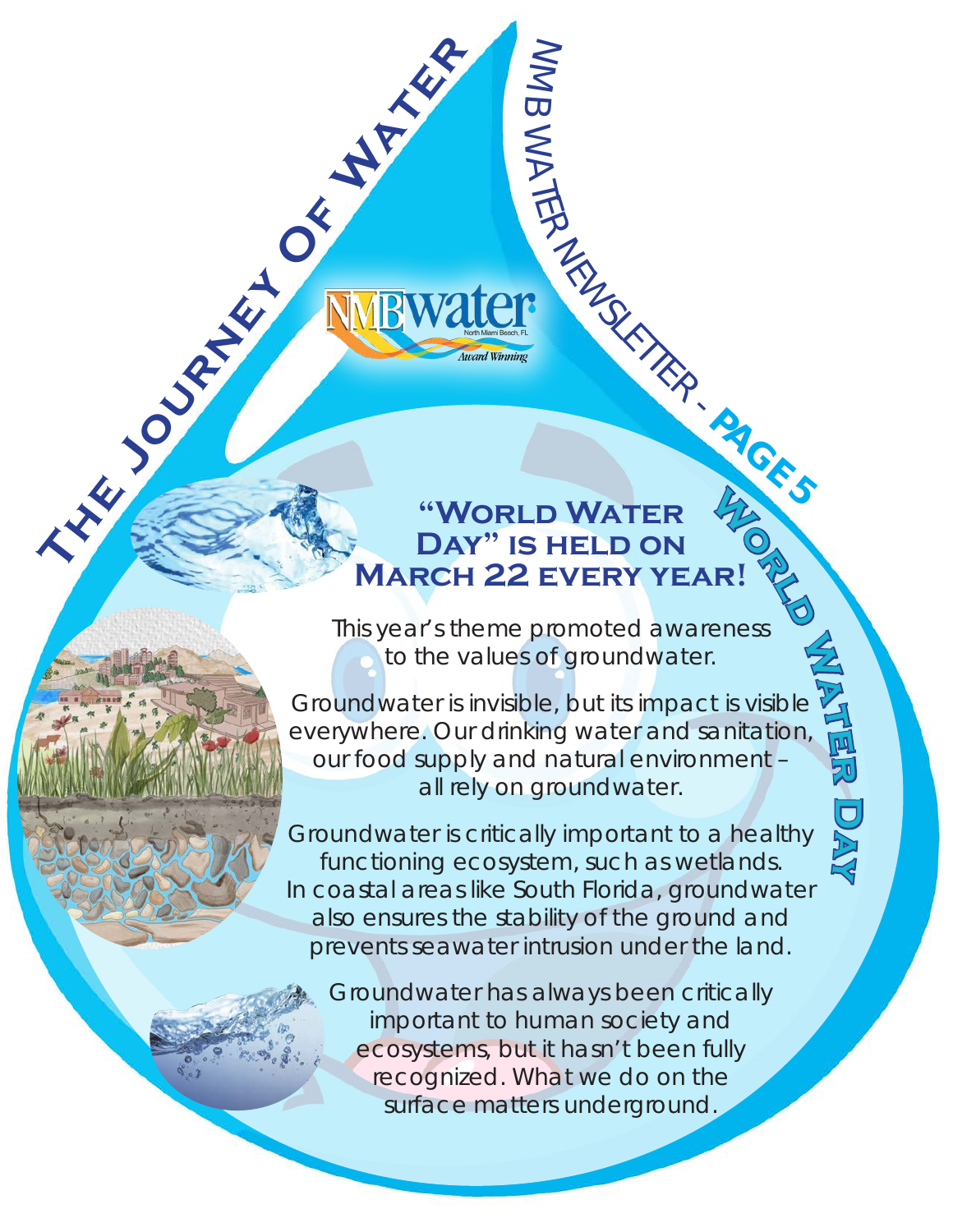

**"Smoke" testing is a great way to find areas of the sewer system that need improvement. If you detect smoke on your premises during testing, do not be alarmed. The "smoke" is odorless, nontoxic, non-staining and will dissipate after a few minutes. It will not harm pets or plants. You may open a window for ventilation and call our Customer Service number at 305-948-2960 to report the smoke.**

**Please be advised that "smoke" testing of the sewer system is currently being conducted in select locations between March and May.**

NEWSLETTER

- **<sup>P</sup>AG<sup>E</sup> <sup>6</sup>**

 $\geq$ M  $\overline{\mathbf{C}}$ 

 $\leq$  $\vec{D}$ 

**TER** 

**Friendly** 

**Reminder !**

**NMB Water periodically conducts "smoke" testing to inspect the sewer system using a synthetic "smoke" to identify cracks and leaks.** 

**Neighborhoods in the NMB Water service area where the testing will occur will be notified 48-hours prior – via door hangers.**